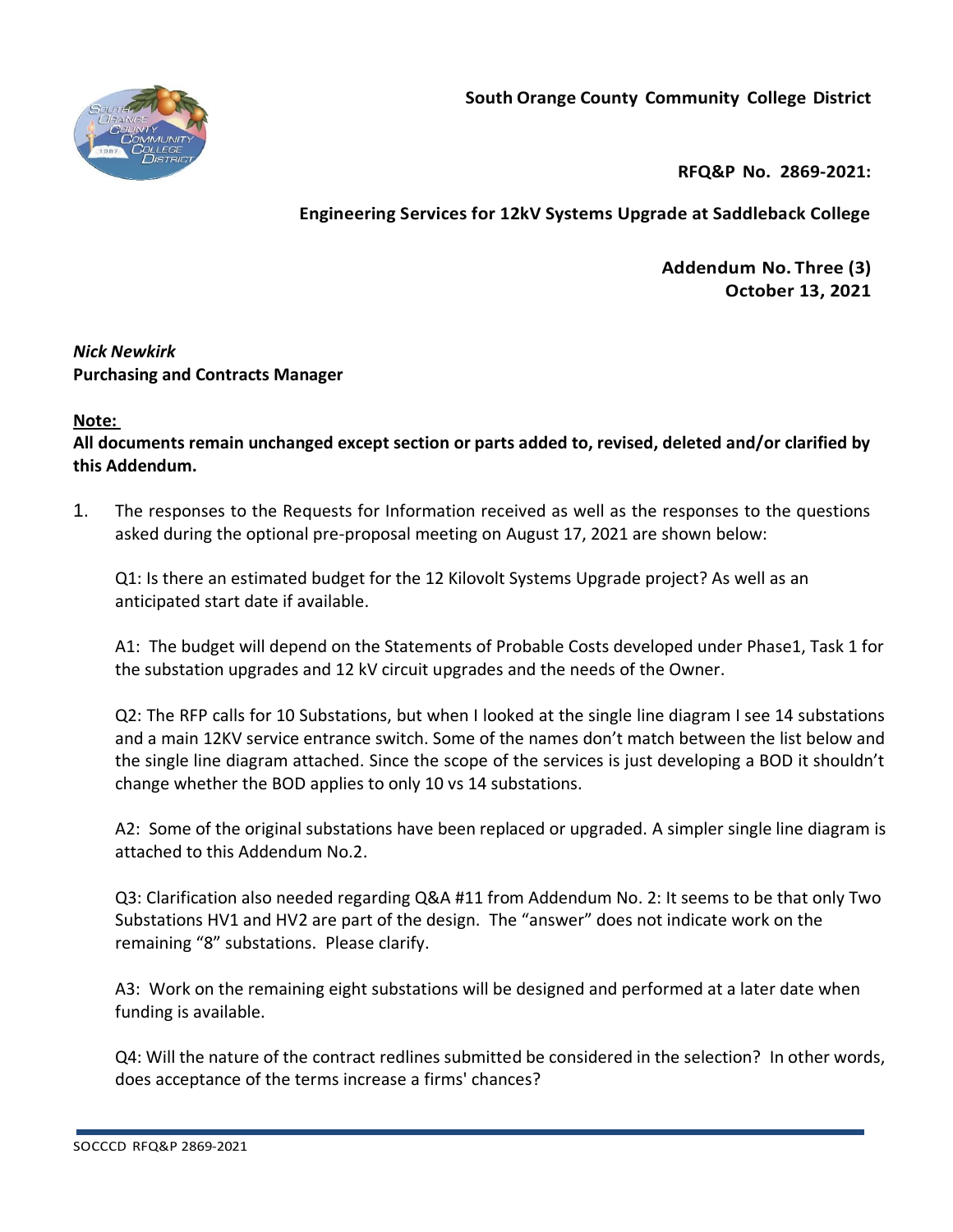A4: The contract redlines will not be directly scored, but will be considered during the evaluation of proposals, shortlisting of firms, final firm selection, and contract negotiations.

Q5: When was the existing ductbank installed for HV-1 and HV-2? Is it reusable for the recabling of HV-1 and HV-2?

A5: The existing ductbank for HV-1 and HV-2 was installed approximately 40 years ago. The existing cabling was routed through the existing ductbank approximately 15 years ago. For the awarded firm, the scope of services shall include the inspection of manholes for serviceability and recommendations for repair and/or replacement. The design for any recommendations for repair and/or replacement shall be included in the scope of services for the awarded Firm.

Q6: Is the district expectation for an electrical contractor to perform tests such as breaker tests, insulation test, and Hi Pot for the evaluation of existing conditions under Phase 1, Task1?

A6: Yes. The awarded firm shall be responsible to subcontract with an electrical contractor to perform tests such as breaker tests, insulation test, and Hi Pot for the evaluation of existing conditions under Phase 1, Task 1.

Q7: For the Phase 2' % of construction fee, can we assume that that % of construction fee based on the final construction cost therefore our contract fee be trued up or down?

A7: Per Revised Proposal Form D, Firms shall provide a Total Not to Exceed Percentage of Statement of Probable Construction Costs (Including All Hard and Soft Costs). The amount of the final construction cost will not change the agreed upon percentage prior to issuance of a Notice to Proceed for Phase 2 Task 1 and/or Phase 2 Task 2 services. The District reserves the right to negotiate and finalize the fee for Phase 2 Task 1 and/or Phase 2 Task 2 services prior to the issuance of the notice to proceed with Phase 2 Task 1 and/or Phase 2 Task 2 services.

Q8: Has the utility provider been notified of this project? Do we have a dedicated Utility representative for the District?

A8: The utility provider has not been notified of this project. The college has a dedicated representative for the District.

Q9: There was mention of a PV solar agreement. Will the design firm be required to coordinate any Rule 21 agreements?

A9: The awarded firm shall not be required to coordinate the Rule 21 agreement language, however they should anticipate receiving information (including but not limited to anticipated solar generation from 4 locations on campus and EV charging station loads) from the solar project to be included in the design.

Q10: Does the campus expect to add any cogeneration in the future?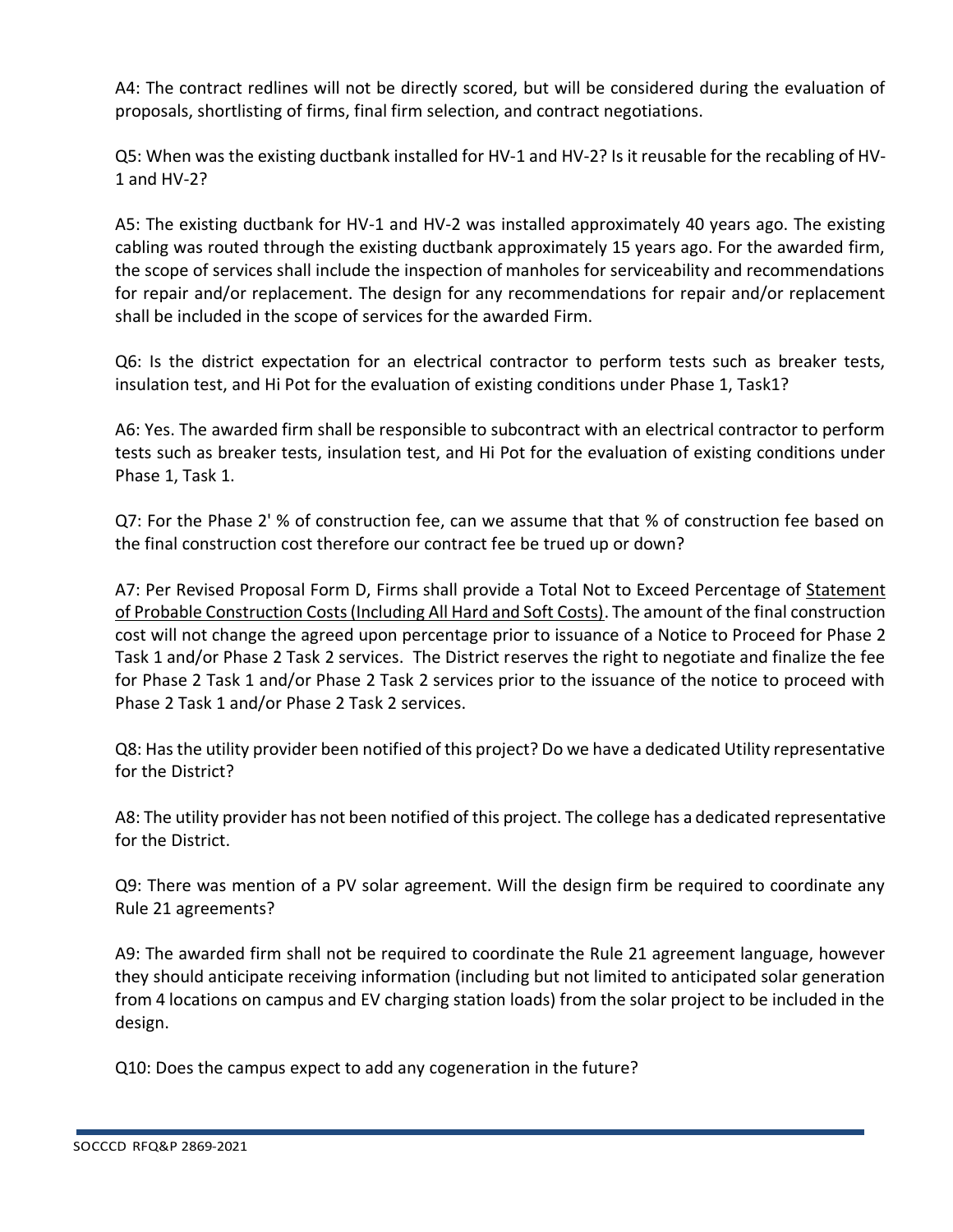A10: No.

Q11: Will the design need to consider the reorganization of the existing cogen system?

A11: The cogen will be taken into account and will be discussed during the programming phase to include the schedule for cogen decommissioning.